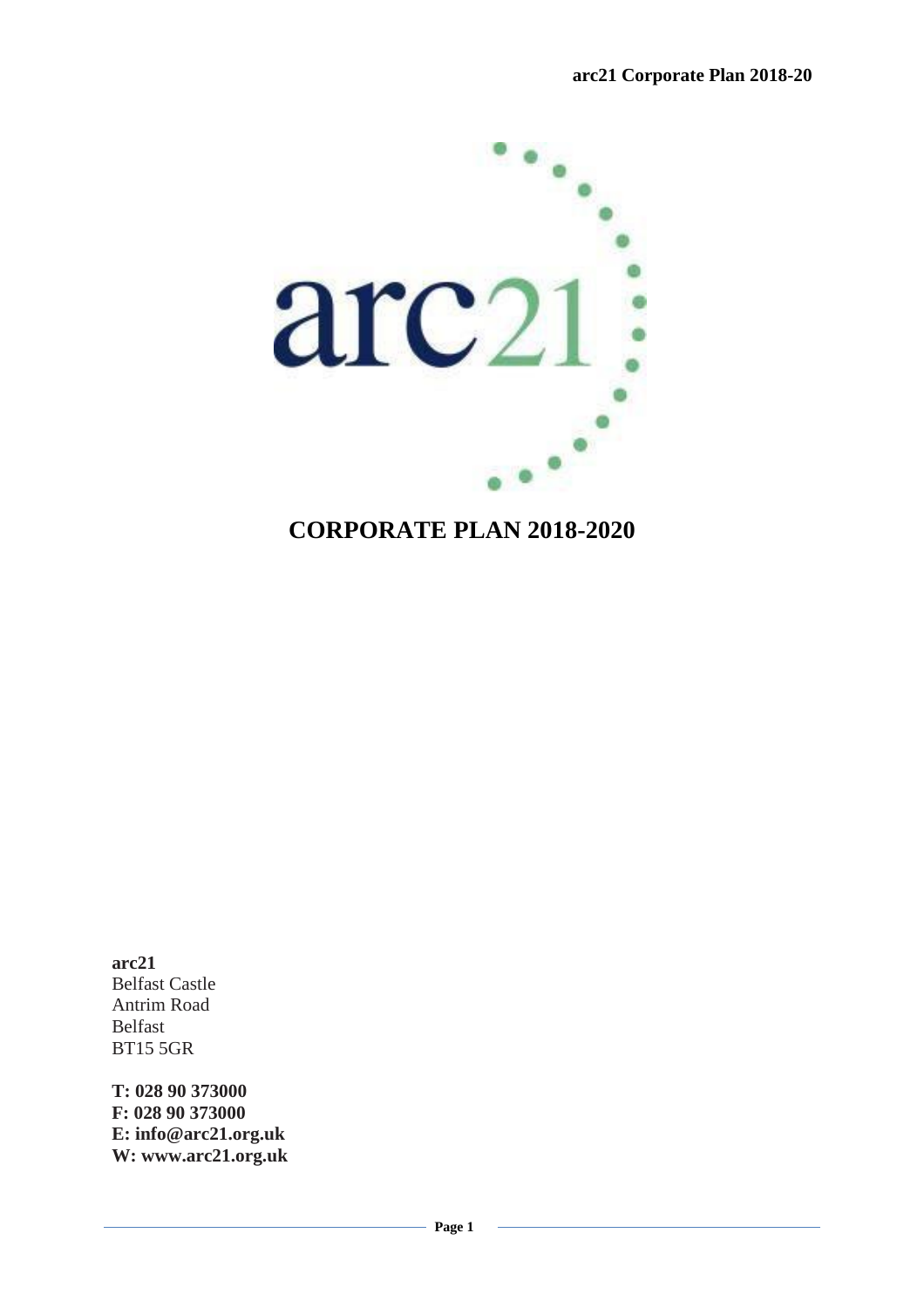# **Foreword**

Our sixth Corporate Plan comes at a time of much change within the sector. We have come through both Central and Local Government Reform, National and Local Elections, and changes to both the membership of the Joint Committee and the makeup of the councils.

During this Corporate Plan term the next Local Government elections are scheduled to take place, in May 2019, which may result in further changes in membership of the Joint Committee.

The new council structures are bedding in and as the corporate strategies and plans evolve it is gratifying to see that Waste and Resources and the Circular Economy are emerging as important issues for the Chief Executives and Central Government in terms of governance, delivery mechanisms, compliance, and best value. In this respect a review of the structures required to deliver the refreshed objectives for the public sector is currently taking place.

There is the potential for these considerations to have an impact on future regional / subregional waste management arrangements. Accordingly, this Plan has been prepared for a transitionary two-year period focusing on key operational issues which need to be addressed in the period up to March 2020. This is intended to facilitate scope for a longer-term strategy to emerge in the future.

The Political landscape continues to present issues for us at Global, National, and Regional levels. Currently these include global recyclate markets, European relations and governance in the Region. The Joint Committee continues to monitor events as they arise and as they impact on the operations of the organisation.

During this plan period it is anticipated that the outcome of the UK's withdrawal from the EU will become clearer for the devolved administrations, particularly in terms of the compliance with European Environmental Directives, including the Circular Economy Package. The date for the UK to leave the EU has been set at 29 March 2019 A key issue for the Joint Committee is to ensure that strategies are developed and implemented to prepare the organisation for Day One readiness with the minimum of interruption to services. A two-year Plan is also deemed appropriate for this.

Notwithstanding these considerations our new Plan maintains, at its heart, the core principles of partnership working, engagement, and consensus building, to deliver the components necessary for a successful public sector collaboration and scope for continuous improvement.

The Plan constitutes a blueprint for progress to maintain our drive for efficiency in managing our waste in a more sustainable way, in line with the Circular Economy, and I would commend it to all our councils, stakeholders, partners and other interested parties.

Decker O'Lon

\_\_\_\_\_\_\_\_\_\_\_\_\_\_\_\_\_\_\_\_\_\_\_ Councillor Declan O'Loan Chair of the Joint Committee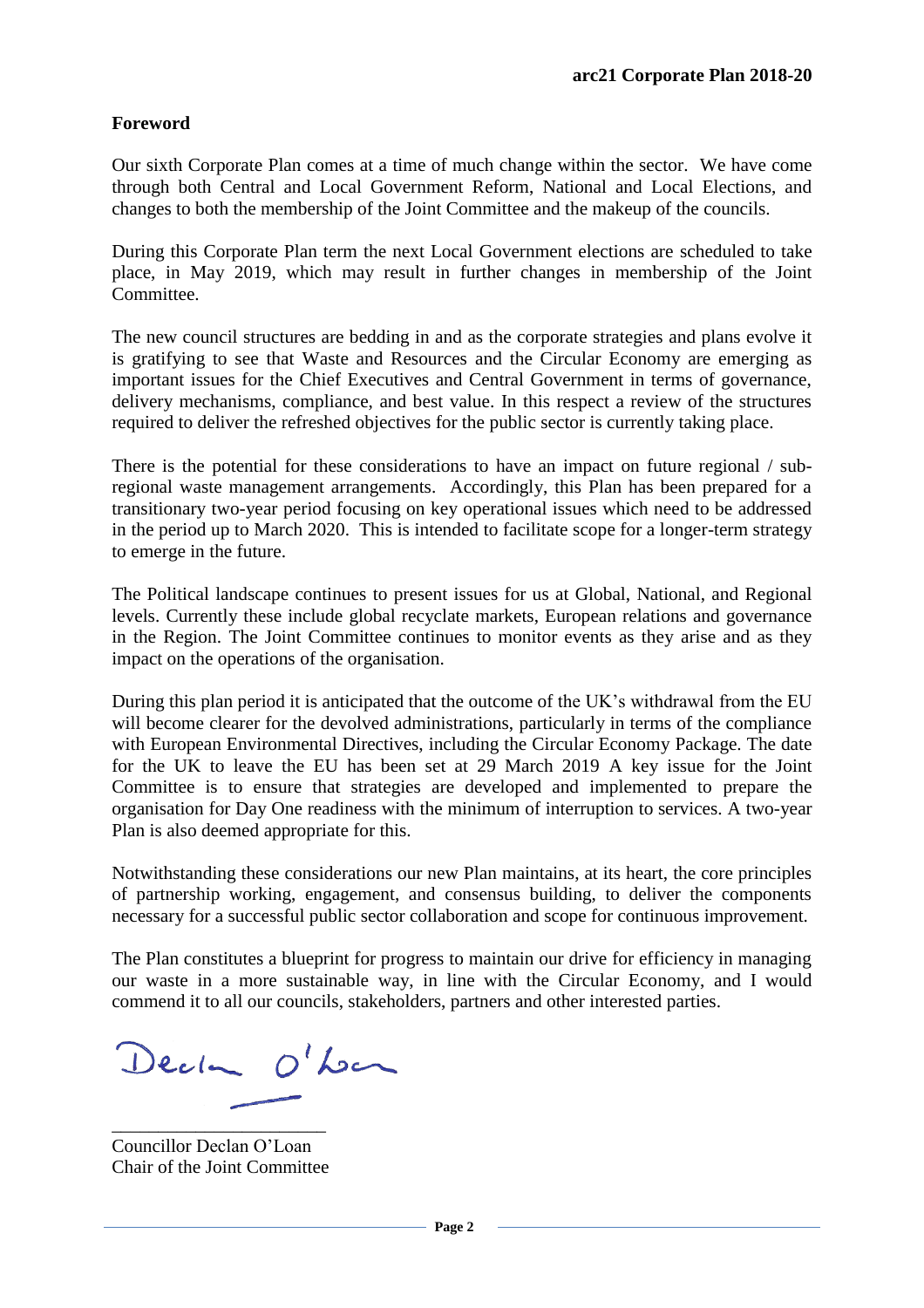# **Introduction**

As explained in the Chairman's foreword this Corporate Plan covers a transitional period of two years up to March 2020. Its focus is to build on our previous corporate plans in terms of the direction of travel and our ethos of partnership working. In this way we seek to contribute to the delivery of best value waste management services for member councils and to strive for continuous improvement.

During the Plan Period there are a number of emerging issues globally and locally which will potentially impact on our work. These include, amongst others, Global Markets for Secondary Materials, Marine Plastics and developing Plastics Strategies, Brexit, the Circular Economy Package, a possible new Environmental Compliance structure for the United Kingdom, future Devolved Government in Northern Ireland, NI Energy Policy and network resilience, emerging new Strategies in other Devolved Administrations and the forthcoming review of the Northern Ireland Waste Management Strategy. Such issues emphasise the need for the organisation to continuously monitor issues with a view to mitigating risks, at all levels, to delivery of our Waste Management Plan. Accordingly we will strive to maintain policy relevance and progress towards delivering the required network of infrastructure to move waste up the hierarchy, minimise landfill, and take a circular approach to the waste we deal with. Principal elements of this will include the residual waste project, organics including food waste, potential changes to waste collection systems, and delivery mechanisms.

In addition, focus on repeat procurements and operational management of contracts will continue to be critical.

The Circular Economy, where waste and resources remain in circulation for as long as possible before their sustainable treatment and disposal, remains key. This is important not only in terms of resource efficiency, energy security, and climate change but also for job creation and the local economic sustainability.

In addition, it will be necessary during this period to monitor the outcome and implications for the sector and the region arising from Brexit, particularly in terms of compliance. Issues such as higher landfill diversion and increased recycling targets are significant and it will be important that we maintain our momentum in this regard. As mentioned by the Chairman in his foreword an express additional requirement will be to work with our constituent councils to ensure through collaborative planning, not only business continuity in the transition to a post Brexit UK, but also to ensure seamless "Day One Readiness".

During this time we will continue to work closely in partnership with our stakeholders and in particular our member councils whose support and input is critical to our success.

We will also include policy makers with whom we will continue to engage at both a local and national level. Our message to them is that the strategy process should facilitate consolidation of the current direction of travel. Such an approach would allow us to build on the foundations we have constructed through our planning and implementation processes which were initiated over a decade ago.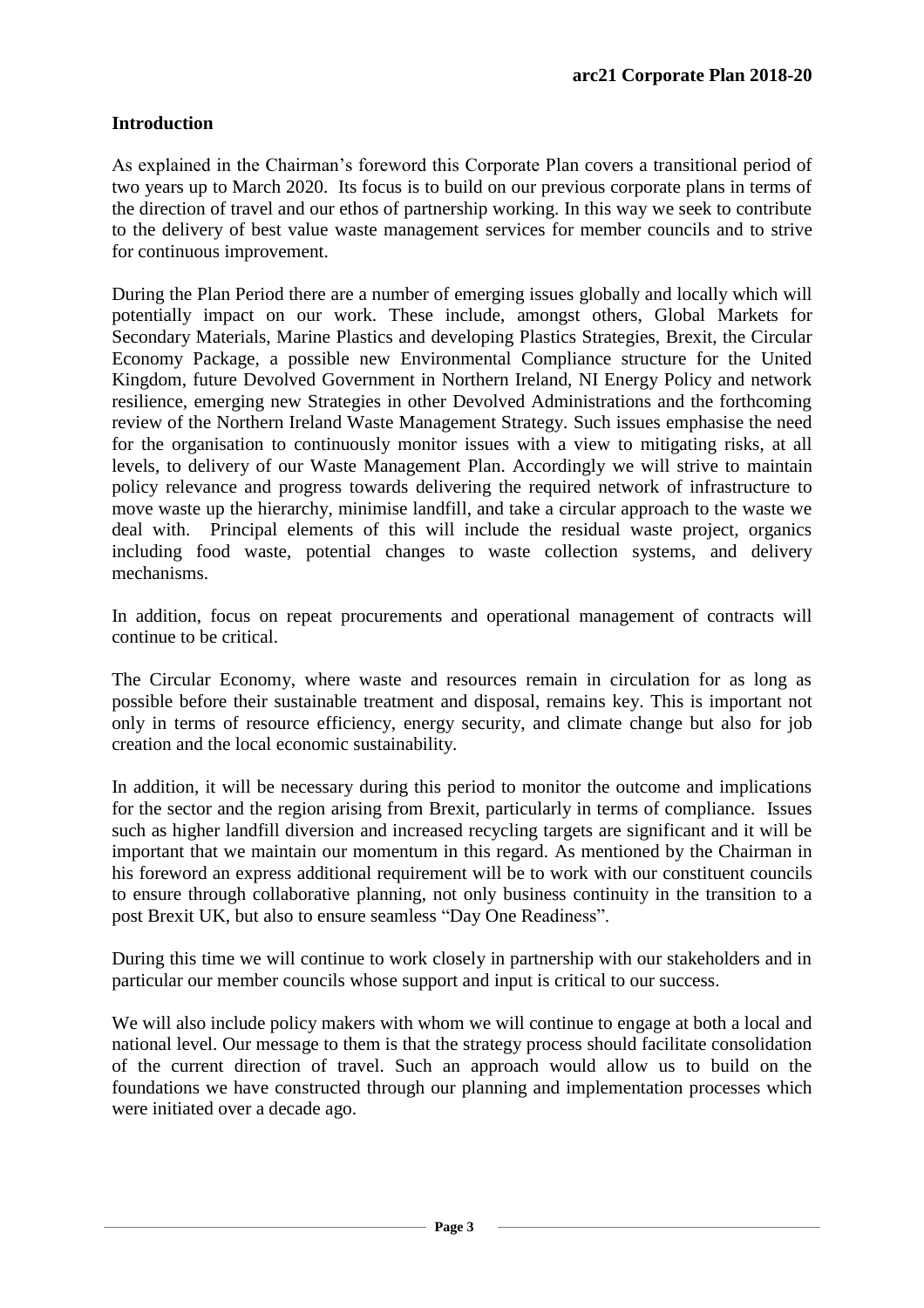Conversely it is important that our corporate and business planning processes incorporate the capability to be flexible to accommodate some of the uncertainty that is unavoidable in a period of significant change. I am content that this Plan meets these objectives and wish to put on record my thanks to all who have been involved in its preparation.

 $\overline{\phantom{a}}$  , where  $\overline{\phantom{a}}$ John Quinn Chief Executive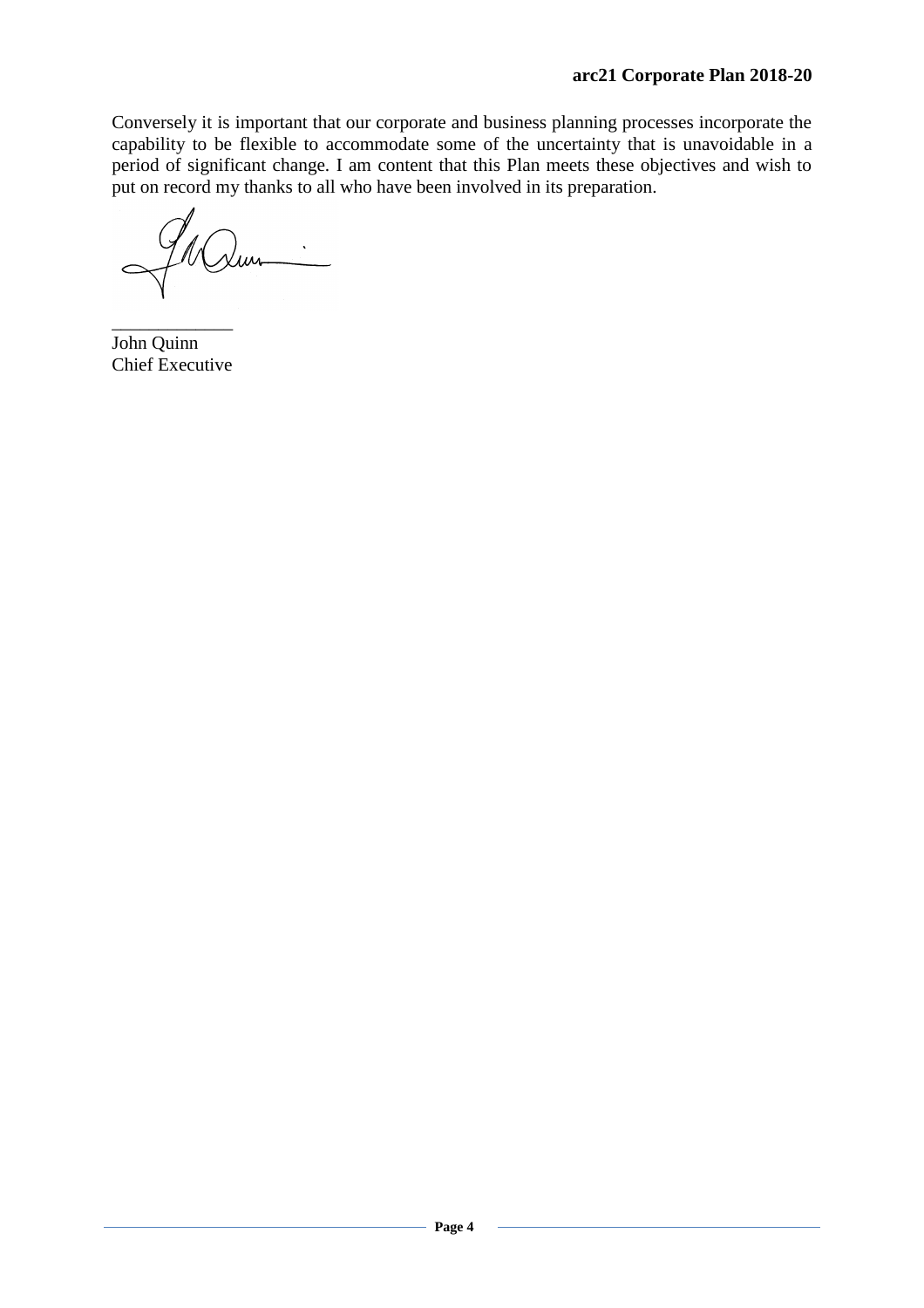### **About the Corporate Plan 2018-2020**

The Corporate Plan sets out what we at arc21 must do - within the means available to us - in order to meet the expectations of our stakeholders. In developing the plan we have consulted widely as we move into a new planning period. Engaging with key stakeholders was central to the development of this plan.

Based on what we have learnt (and there was a good deal of common ground) the plan commits the organisation to 12 specific objectives and a series of initiatives and performance targets within a timetable that covers the period from April 2018 to March 2020.

There is some flexibility to allow for unforeseen events; however we will direct the use of our resources in pursuit of the strategic objectives and priorities for action, which are set out in this document.

Strategy at a Glance

The strategy is illustrated in graphical form below:

| <b>Mission</b><br>Working with our partners to prevent, recover and dispose of waste                                                                                                                                                                                                                                                                         |                            |                              |
|--------------------------------------------------------------------------------------------------------------------------------------------------------------------------------------------------------------------------------------------------------------------------------------------------------------------------------------------------------------|----------------------------|------------------------------|
| <b>Values</b><br>Integrity<br>Sustainability<br>Public Interest<br>Excellence                                                                                                                                                                                                                                                                                |                            |                              |
| <b>The Vision</b><br>Shift in mind-set towards considering waste as a resource<br>Progress towards zero landfill<br>Modern, sustainable infrastructure<br>Community actively engaged in waste recovery<br>Harmonised waste policies and practices<br>Excellent services and facilities and satisfied customers<br>A waste disposal authority model for arc21 |                            |                              |
| <b>Our Strategy</b>                                                                                                                                                                                                                                                                                                                                          |                            |                              |
| <b>Serving Community and Stakeholders</b>                                                                                                                                                                                                                                                                                                                    |                            |                              |
| <b>Managing Resources</b>                                                                                                                                                                                                                                                                                                                                    | <b>Improving Processes</b> | <b>Learning &amp; Growth</b> |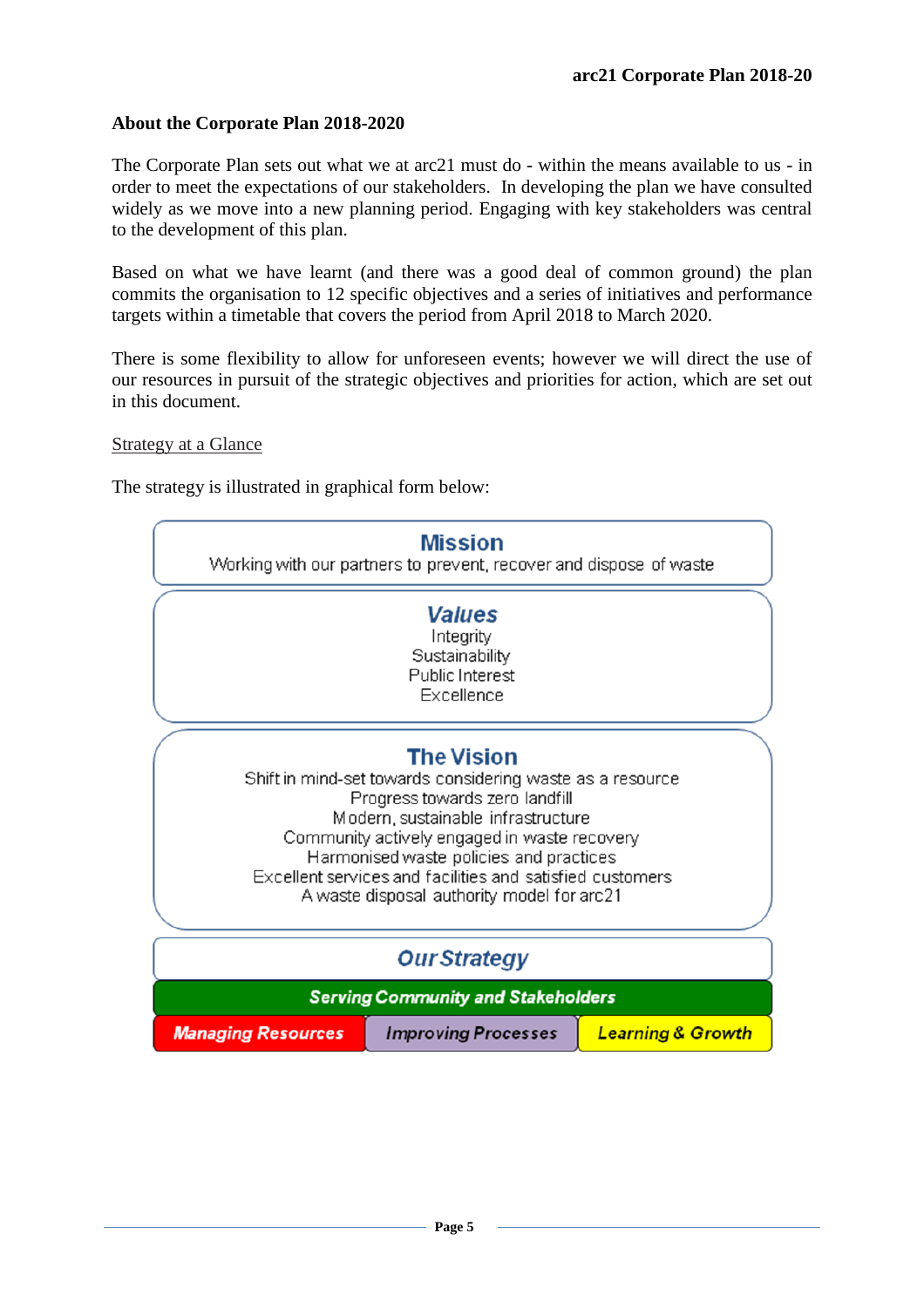### Mission, Values and Vision

We are quite clear that our mission is about sustainable waste management with a focus on what needs to be done to make this happen and leading to measurable public benefit and value derived from recovery, reuse and recycling. In serving our Councils, we serve also the wider community that makes up the arc21 region. We have attempted to capture this in the following statement of mission.

Our mission is:

### *"Working with our partners to prevent, recover and dispose of waste."*

In pursuing our mission arc21 has adopted four fundamental *core values* (see Table 1 below) that will be evident in everything Members, staff and stakeholders do on behalf of arc21. These are guiding principles that permeate every decision we make and everything we do.

| <b>Values</b>          | <b>Our Commitment</b>                                                                                                                                                                    |
|------------------------|------------------------------------------------------------------------------------------------------------------------------------------------------------------------------------------|
| Integrity              | We will be accountable and trustworthy in how we exercise our<br>responsibilities. We will treat our staff and stakeholders with<br>respect and we will act in a fair and equitable way. |
| Sustainability         | We will take into account the social, economic and environmental<br>consequences of what we do and how we do it.                                                                         |
| <b>Public Interest</b> | We will seek to make decisions with value for money and the best<br>interests of the general public in mind.                                                                             |
| Excellence             | We will provide the highest quality of services possible within the<br>resources available to us and we will continuously strive to<br>improve.                                          |

### *Table 1: arc21 Core Values*

Vision for arc21

We are committed to working in partnership with others to ensure that the community we serve has access to exemplar waste management processes. In an ideal world we would hope to transform to a waste disposal authority model of governance for arc21 in line with our policy position and we will continue to argue the case for this because we believe that it is in the public interest and will offer the most effective, sustainable and efficient way of managing our waste. In this regard we await the outcome of a strategic review being undertaken by Councils and Central Government.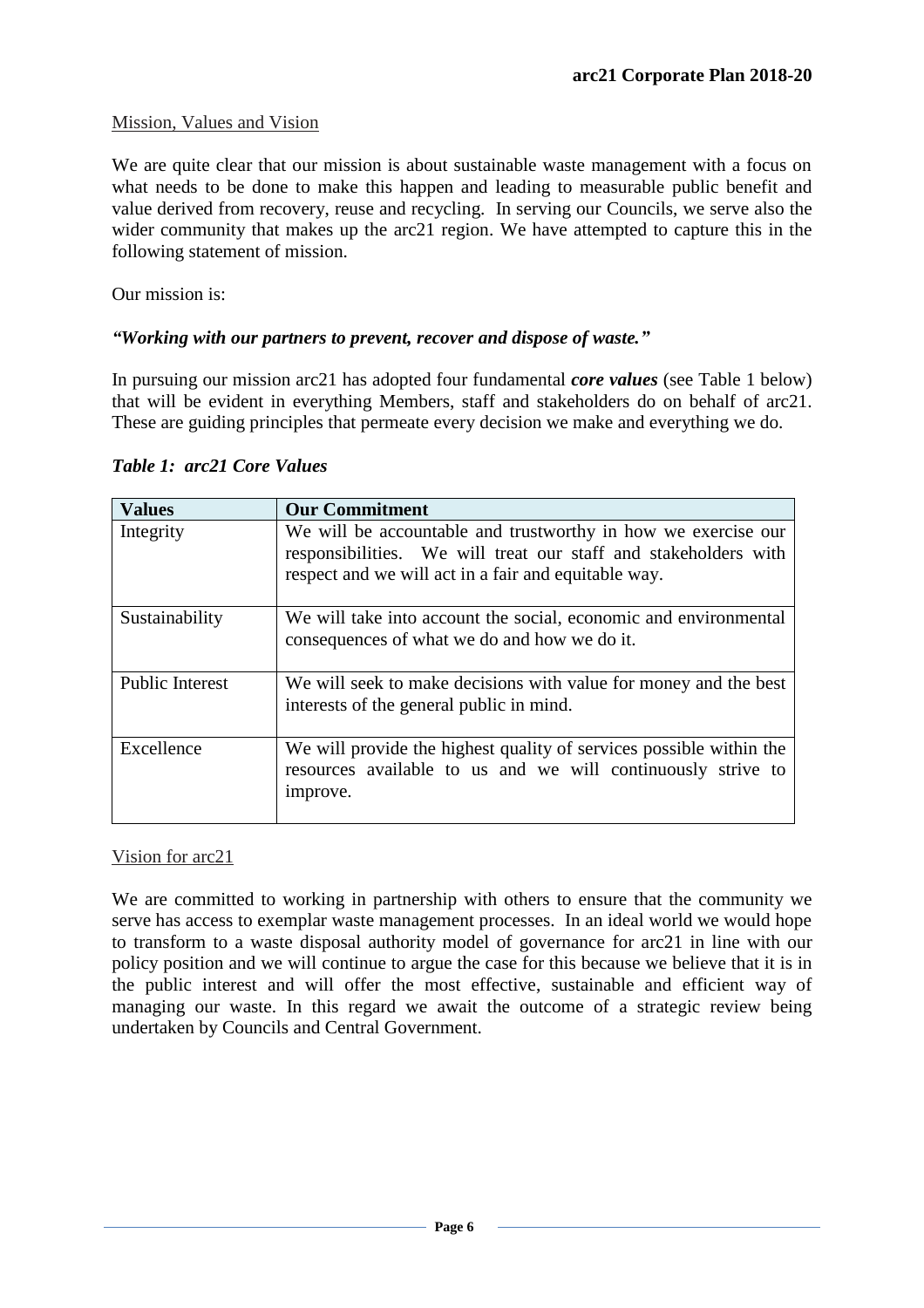In pursuing our plan we will work to realise our vision for:

- A shift in mind-set towards considering the circular economy and waste as a resource;
- Continuous progress towards minimising waste to landfill and momentum towards a zero target;
- A modern, sustainable infrastructure enabling the community to recover waste, taking into account social, environmental and economic impacts;
- A community actively engaged in waste recovery activities;
- Harmonisation of waste policies and practices;
- Excellent services, offering value for money to satisfied customers; and
- A waste disposal authority model for arc21.

### **Strategic Context: Issues and Challenges Going Forward**

Our corporate plan, if it is to be taken as credible and real, must take account of the circular economy, the social, economic and environmental change that is happening out there in the marketplace and in our communities. In particular we must continue to monitor the emerging developments in waste management policy arising as a result of Brexit.

The following section highlights some of the main issues and challenges that we believe arc21 will face over the next two years to March 2020.

Economic Recovery The focus of the Programme for Government on the economy and the uncertainties and implications arising from the UK's decision to exit from the European Union present significant challenges for the waste management sector.

> At the same time there will continue to be pressure on Councils and Central Government to keep rates and charges as low as possible and therefore any plans that require additional expenditure will need to be carefully justified.

> There will be financial pressures on both businesses and individuals. This will add to the pressure to keep costs low and potentially limit the scope for development of services.

> There has been a well established link between the state of the economy and waste arisings. It is interesting to note that Council municipal waste arisings are increasing in line with the strengthening economy and this will also impact on the future waste infrastructure requirements for the arc21 region.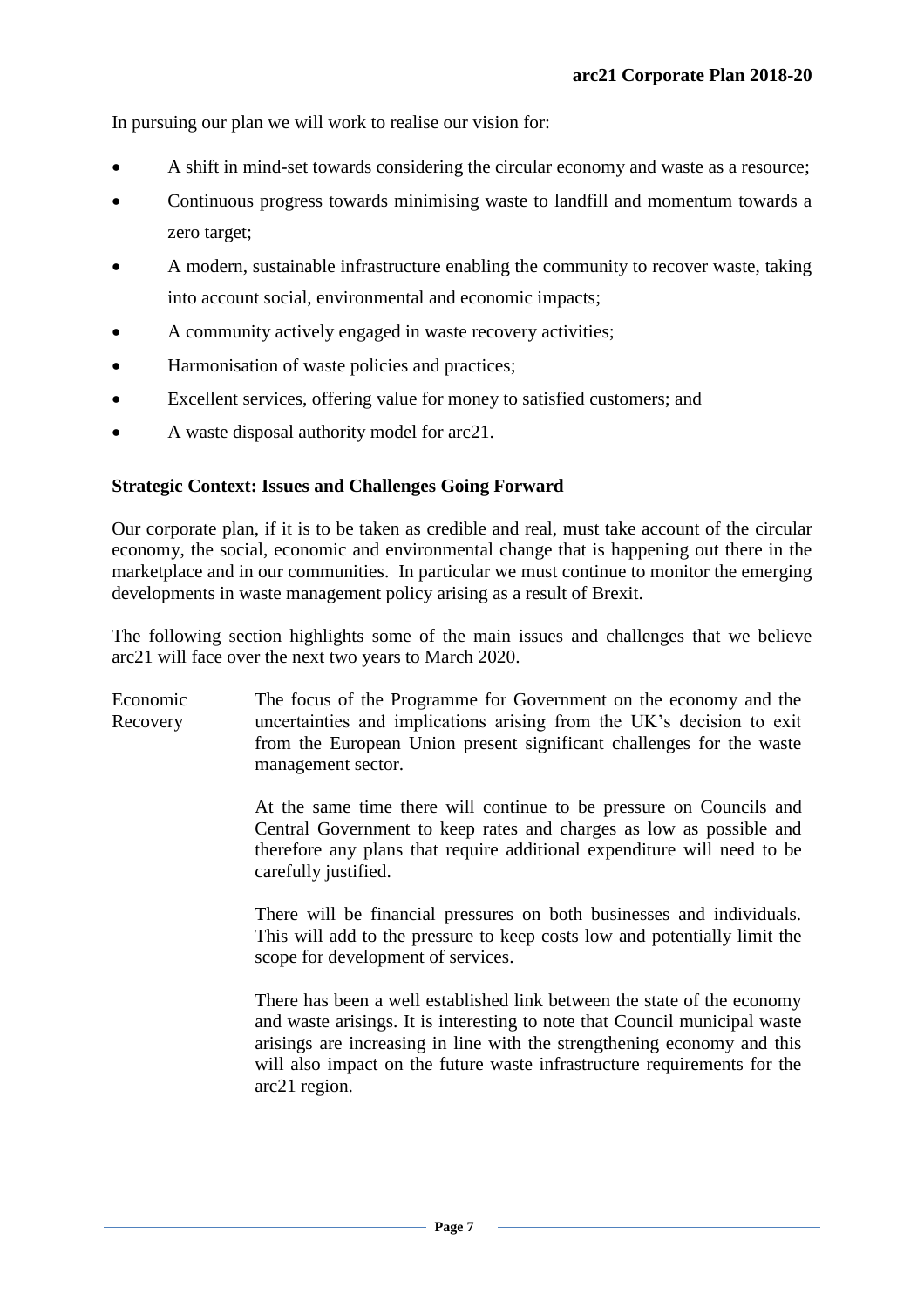Modernisation and Reform The Review of Public Administration has brought about the most significant change in the Local Government sector in Northern Ireland since 1972. Numerically, the former 26 Councils became 11 with 6 of these new Councils being the Constituent Councils of arc21.

> The new 11 Council structure model continues to develop and transform. In particular, in terms of waste management, a strategic review is underway involving both Councils and Central Government and we await the outcome in order that the implications for the future delivery of our services can be determined.

- Resource Efficiency To realise the inherent value in the materials we currently throw away it is important to have the right infrastructure network in place to maximise the benefits that come with being a highly resource efficient 'recycling society' providing a strong support mechanism for the vision set out in the circular economy package.
- Waste and Energy Sectors Over the coming years there is likely be an increased recognition of the contribution to energy security and renewable fuels that the waste sector can contribute. In Northern Ireland there are some policy integration challenges to overcome and arc21 will have to provide a strong voice, and an evidence base, to allow adequate policy formulation and alignment so that the benefits available elsewhere can be realised.

Alternative Funding Sources It is envisaged that the pressures on the public sector for capital and resource funding will remain significant for the next few years. It will be important for arc21 to be informed and agile in seeking and configuring itself (e.g. working with partners) to make itself eligible for viable sources of funding from NI, UK and, pending the formal exit, EU institutions.

> The potential exists for arc21 to realise funding and other support from Central Government to assist Councils with the significant cost of developing waste infrastructure and engagement with key Central Government stakeholders will continue in order that financial, and other support opportunities, can be made available.

- Maintaining Quality of Service Despite problems in the wider economy, arc21 will do everything within its means to maintain service quality. Citizens will still expect excellent services from their Councils and, on their behalf, from arc21.
- Sustainability Government is committed to sustainability and will expect, and in some cases demand, the social, economic and environmental impacts to be a factor in public decision-making. arc21 will be required to make its contribution to the achievement of the circular economy and sustainable development in Northern Ireland.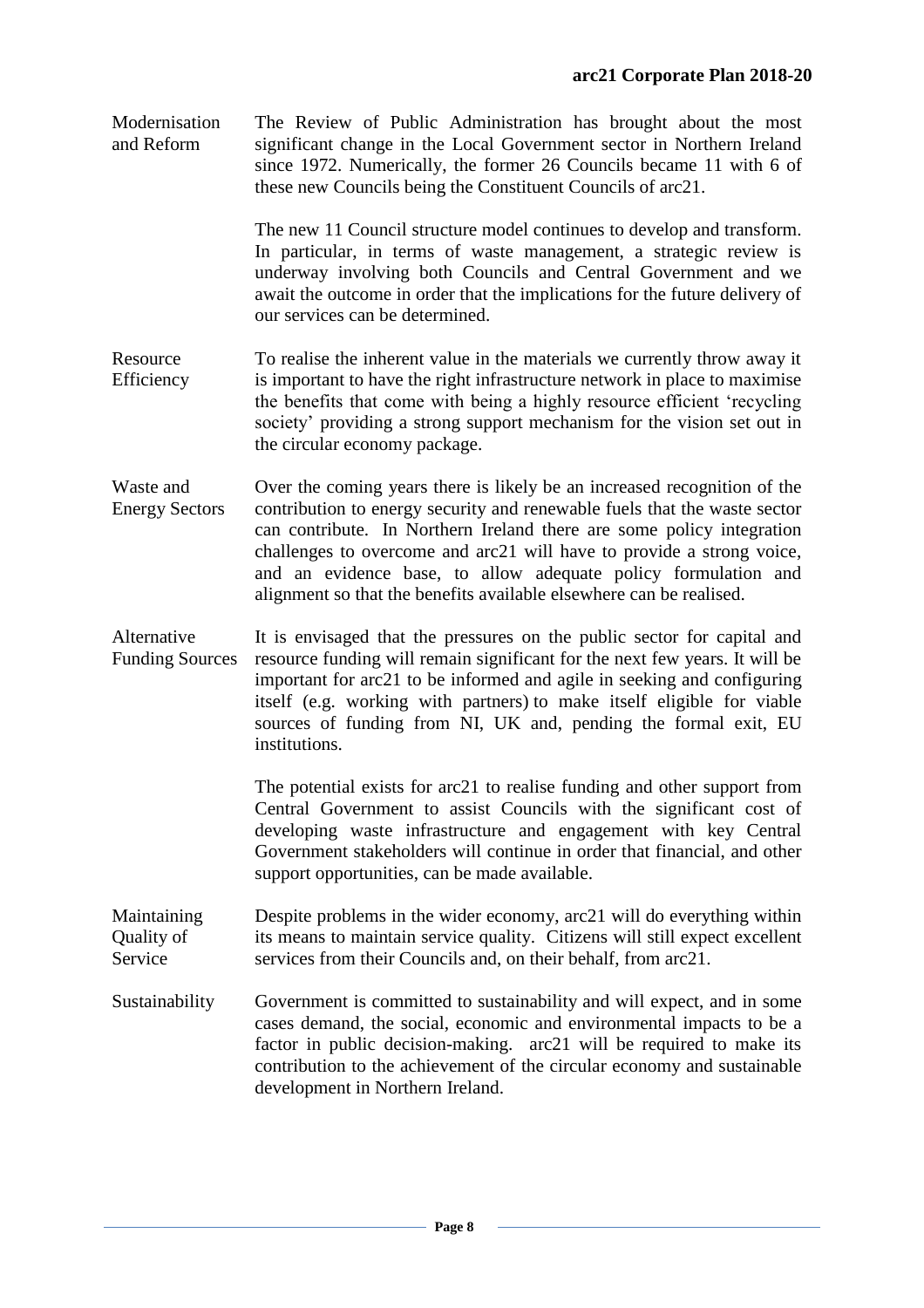Waste Management The Department of Agriculture, Environment and Rural Affairs (DAERA) is primarily responsible for the implementation of the Northern Ireland Waste Management Strategy and arc21 will continue to contribute to this strategy.

> There will be no let up in the drive to deal with residual waste and achieve incrementally challenging recycling and landfill diversion targets for municipal waste. This is necessary to meet the statutory targets set out in the Waste Management Strategy.

Brexit In the referendum, held in June 2016, the UK decided to leave the European Union and the implications for waste management remain unclear. The date for leaving has now been set as 29 March 2019 which will be followed by a transitionary period. However, clearly the Waste Management Strategy, and the principles behind this strategy, is likely to be maintained. Indeed, given the current developments in waste policy in the EU, for example the circular economy package, it is our view that the direction of travel for waste management will be for the continuation of increasing recycling targets and the continuation of reductions in the amount of waste that can be sent to landfill. It is important, therefore, that arc21 continues to carefully monitor the emerging developments associated with Brexit, be in a position to influence the policymakers and adopt the necessary flexibility to continue providing the high quality services expected by our Councils.

# **Strategy Overview**

We have developed a corporate strategy that we believe will deal with some of the issues highlighted above and get the best value possible from the resources allocated to arc21. The overall thrust of the plan lies in a strategy that starts out to do more for our partners and to do it better. This will centre on the core areas of:

- Delivering a strong partnership-based organisation that can make a positive contribution to the waste strategy and the vision outlined in the circular economy package;
- Procuring infrastructure and services for arc21 Constituent Councils:
- Managing contracts for waste recovery and disposal; and
- Influencing policies and resource allocation with a firm conviction that the best future arrangement lies in having a waste disposal authority model subject to continuing consensus within our Councils.

### **Strategic Objectives and Priorities for Action**

In order to be true to our mission, and maintain a focus on the areas that are most important, we have adopted a set of strategic objectives to frame our work over the next planning period 2018-2020. If we can achieve these objectives, we will make great progress towards achieving the arc21 vision.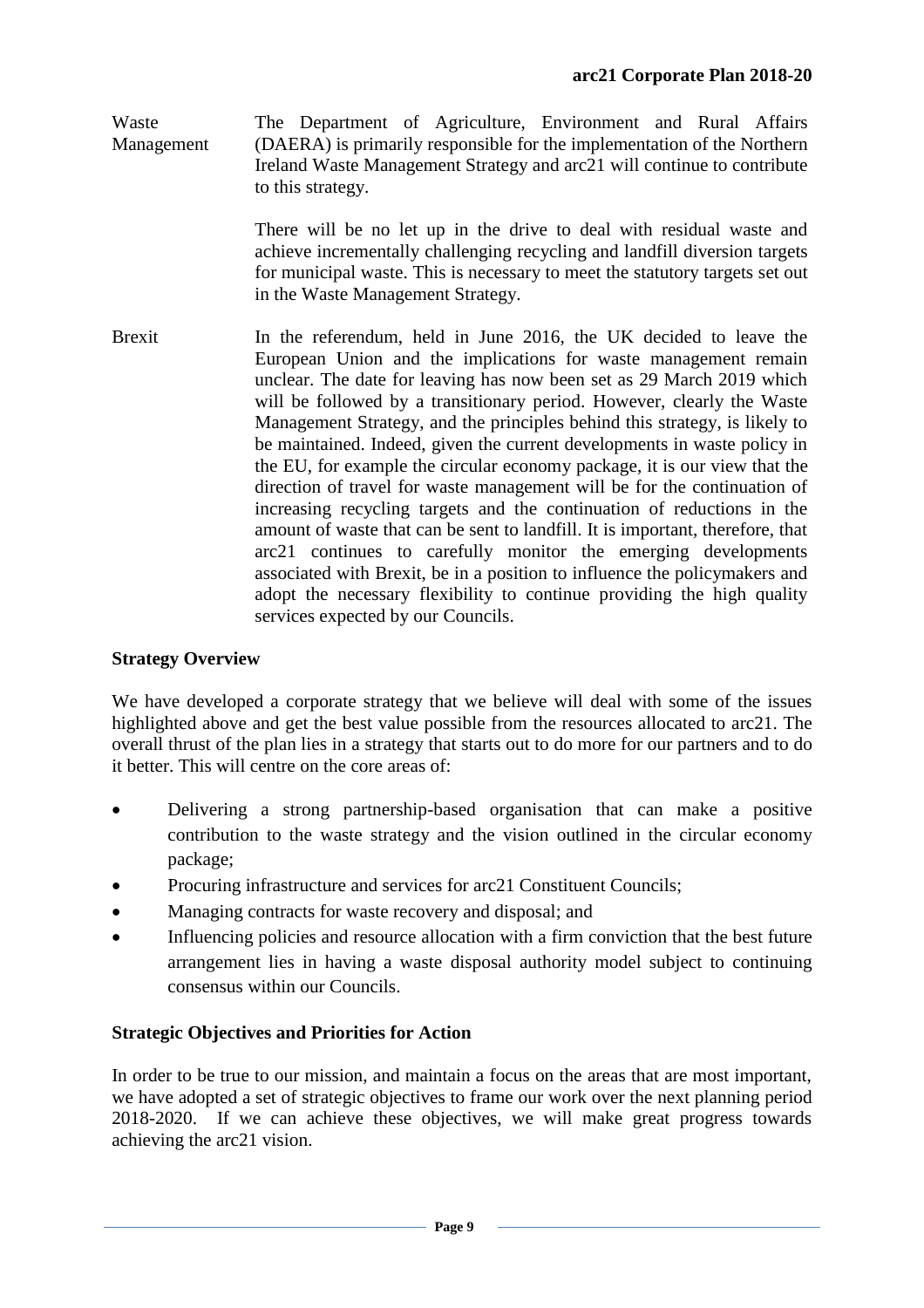The first set of objectives is aimed at **serving our community and stakeholders** and responding to their needs and expectations. We recognise that these can only be achieved in an efficient and effective way by **improving our processes** and **managing our resources** well. Of course none of this will be possible if we do not develop and motivate our people by ensuring through **learning and growth** that they have the capacity to lead, manage and deliver in their area of work.

This overall approach will ensure we have a "balanced strategy" with sufficient flexibility to support any new initiatives which arise from the strategic review currently being undertaken, the circular economy package or from Brexit.

In summary, we have grouped our 12 objectives into four main sets as follows:

#### Serving Community and Stakeholders (SCS)

- SCS.1 Maintain and contribute to the implementation of the Waste Management Plan in compliance with legislative requirements and wider policy objectives.
- SCS.2 Ensure the provision of infrastructure and continuity of services and supplies.
- SCS.3 Promote, educate and influence others on waste minimisation and recovery, both directly and in partnership with others.

Improving Processes (IP)

- IP.1 Strengthen arrangements with all stakeholders to aid delivery of effective and efficient waste management solutions.
- IP.2 Review and modernise arc21 structures and governance processes following the operational commencement of the new 6 constituent councils in April 2015.
- IP.3 Improve the quality and stability of all systems and maintain external quality assurance where appropriate.

Learning and Growth (LG)

- LG.1 Ensure all staff are fully engaged and motivated.
- LG.2 Review organisational design to keep it fresh and fit for purpose.
- LG.3 Provide relevant support for the development of elected Members and Council Officers in their new roles.

Managing Resources (MR)

- MR.1 Achieve financial and performance targets.
- MR.2 Demonstrate high standards of financial assurance and risk management.
- MR.3 Ensure that governance arrangements are in place.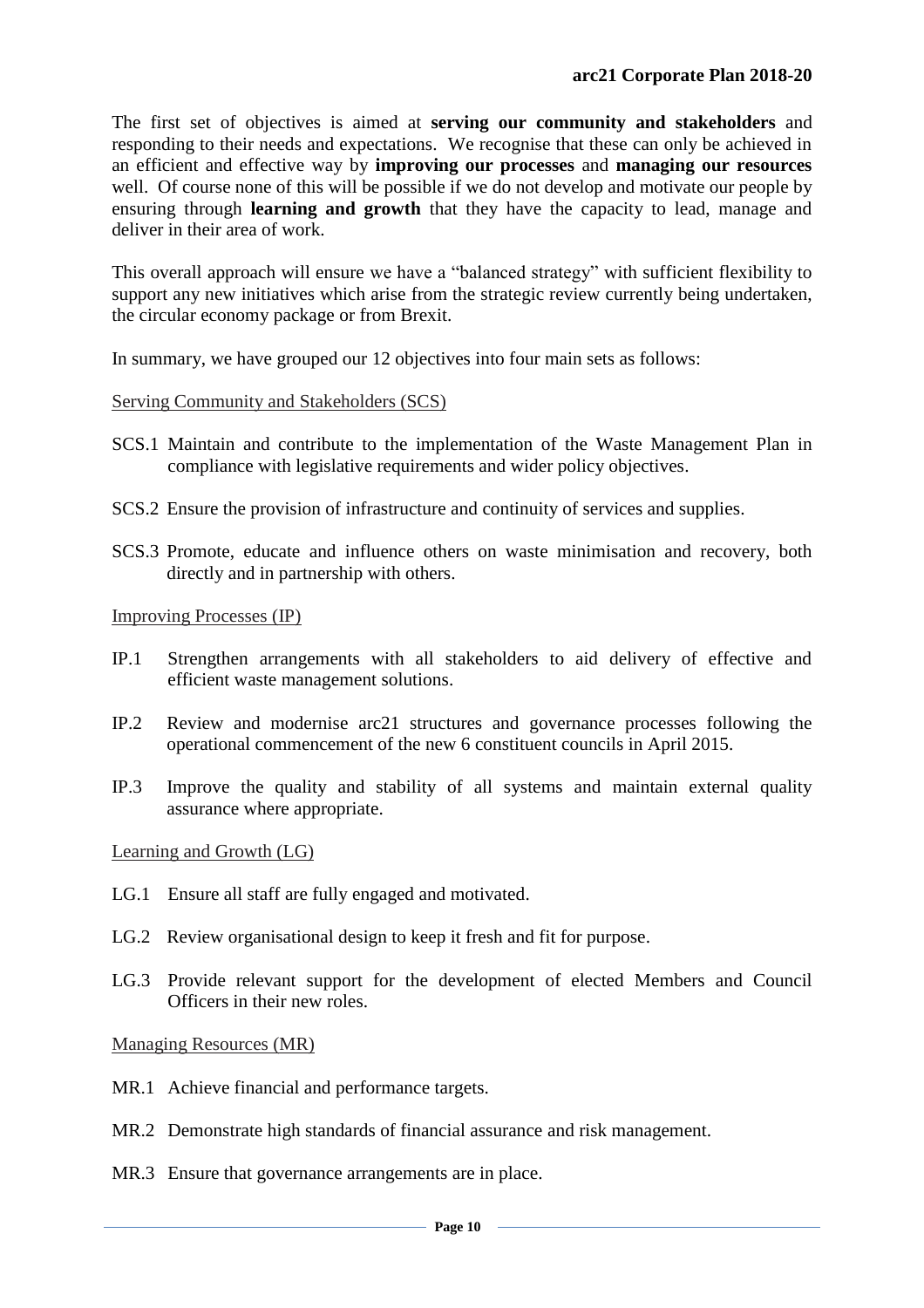# **Making it Happen**

The Corporate Plan is a strategic document that shows how arc21 plans to organise itself to serve its members and the arc21 community over the next two years.

arc21 will regularly review its financial, accommodation and human resources to maintain a sustainable balance between service expectation and the mix of resources available to deliver.

Our commitment to regular review of progress against the plan is based on the schedule indicated in Table 2 below.

| <b>Planning Level</b> | <b>Involvement and Expectation</b>                                                                                                    |  |
|-----------------------|---------------------------------------------------------------------------------------------------------------------------------------|--|
| <b>Members</b>        | Ongoing progress reports presented to the Joint<br>Committee, Audit Committee and Participant Councils as<br>necessary.               |  |
| <b>Steering Group</b> | Ongoing progress reports presented to the Steering Group<br>and other Officer Groups in Participant Councils as<br>necessary.         |  |
| <b>Managers</b>       | Quarterly review of performance against Corporate and<br>Business Plans.                                                              |  |
| Staff                 | Annual review of Corporate Plan and involvement in<br>developing specific activities in support of the Business<br>and Service Plans. |  |

*Table 2: arc21 Planning and Review Cycle*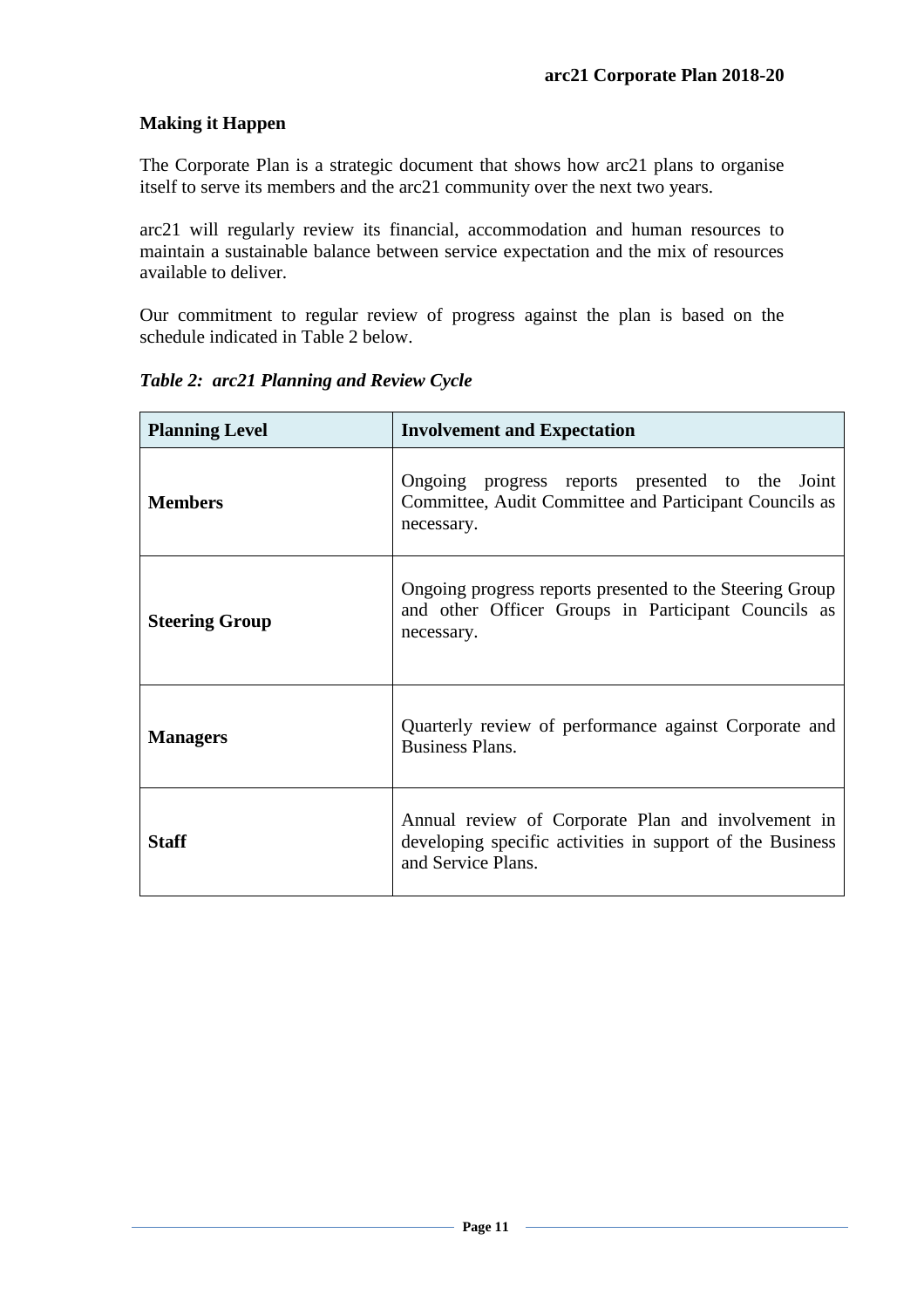# **Appendix I**

#### **Profile of arc21**

Following the formal decision by the new 6 Councils to reconstitute arc21 in line with the new Council structures becoming operational in April 2015, engagement took place with the Department of the Environment to ensure that the necessary changes to the vires were made that would enable arc21 to continue operations uninterrupted.

The 6 Constituent Councils approved the Terms of Agreement, under which the arrangements with arc21 and between each Council would be operated and these Terms of Agreement formed the basis upon which the Department was able to issue a new Statutory Instrument- the Local Government (Constituting a Joint Committee a Body Corporate) Order (Northern Ireland) 2015.

This Order became effective on 1 April 2015.

The Constituent Councils of arc21, following the reform of local government, are as shown below.

Antrim and Newtownabbey Borough Council Ards and North Down Borough Council Belfast City Council Lisburn & Castlereagh City Council Mid & East Antrim Borough Council Newry, Mourne and Down District Council

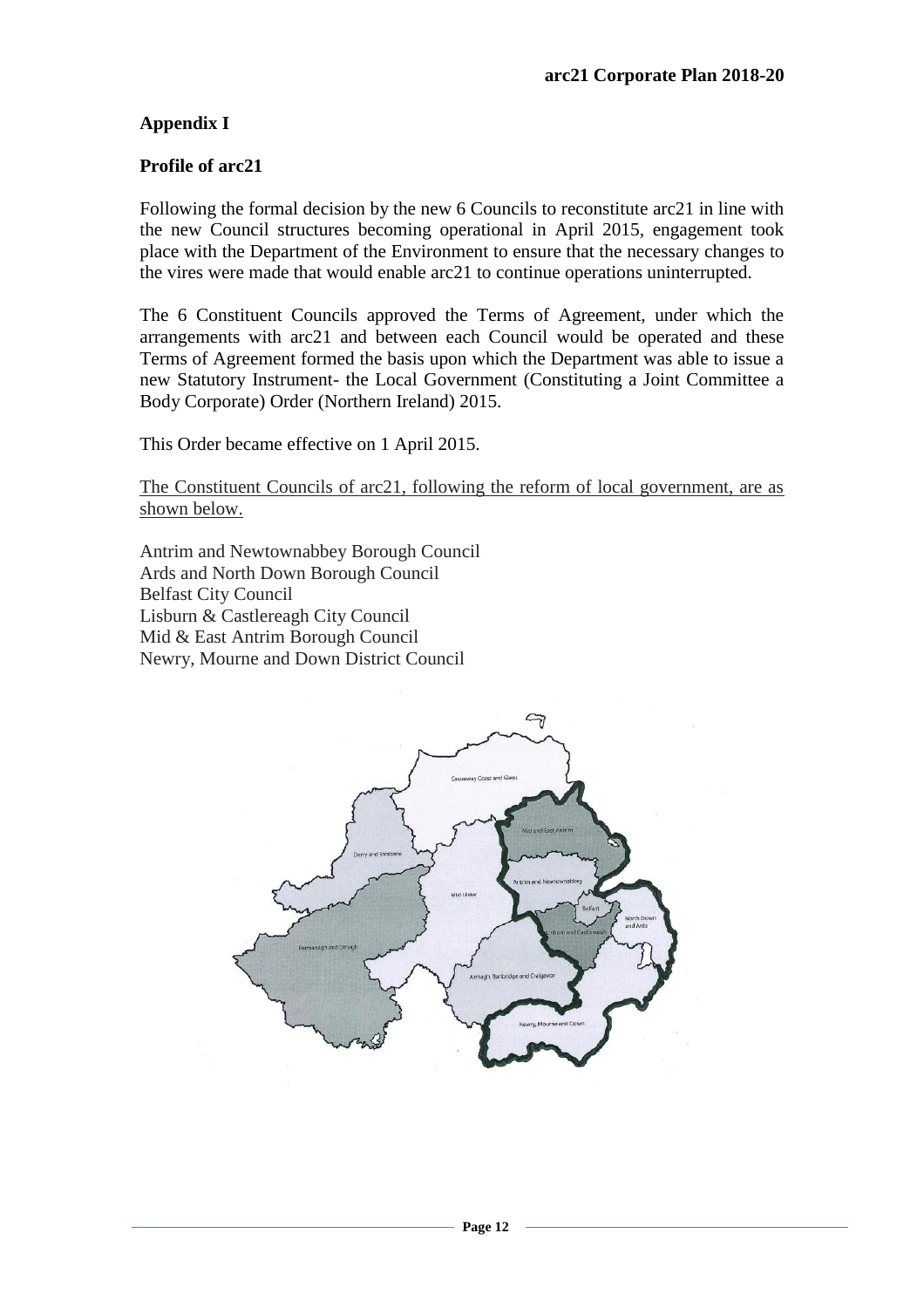### **Statistics**

The population of Northern Ireland is 1.9m and in the arc21 administrative area is 1.1m which is the equivalent of 59% of the population in Northern Ireland.

The arc21 Constituent Councils managed 590,702 tonnes of municipal waste in 2016- 2017 which accounts for 60% of the waste managed by all the Councils in Northern Ireland. The collective household recycling rate for the arc21 administrative area is 43.3% for the year 2016-2017.

### Organisational Chart



### Joint Committee

The Joint Committee is made up of 18 Elected Members with 3 Members nominated from each of the Constituent Councils and is the formal decision making body.

### Audit Committee

The Audit Committee is a key component of the corporate governance arrangements within arc21 and is made up of Elected Members from the Joint Committee supported by a range of Officers with relevant financial, technical, management and operational skills to facilitate their requirements.

#### arc21 Establishment

The staff at arc21 are responsible for the day to day functional activities of the organisation, led by the Chief Executive.

### Chief Executive's Group

The Chief Executive's Group comprises the Chief Executives and Directors from each of the Constituent Councils and is the forum at which issues of a strategic and Political nature are discussed.